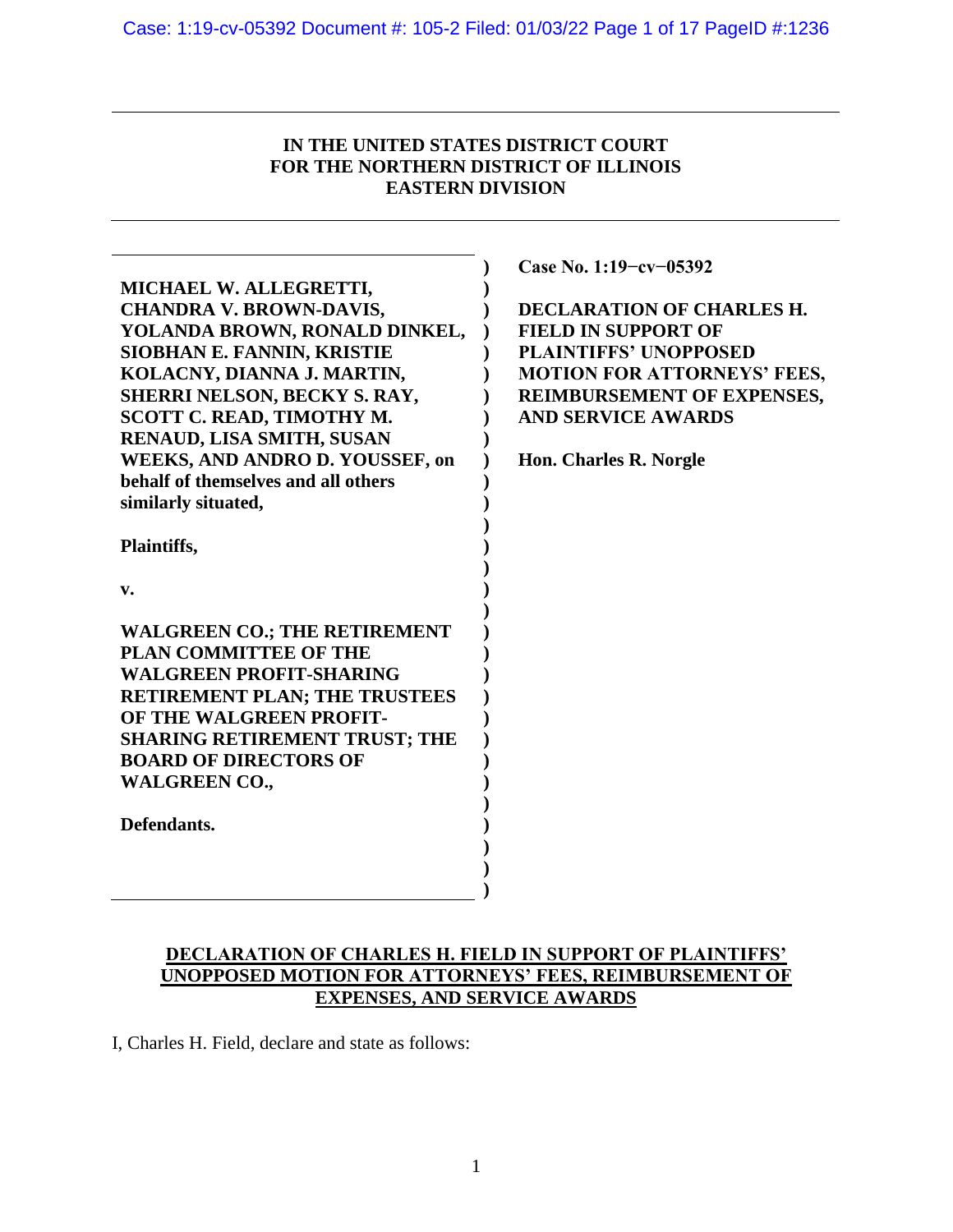### Case: 1:19-cv-05392 Document #: 105-2 Filed: 01/03/22 Page 2 of 17 PageID #:1237

1. I am a partner at Sanford Heisler Sharp, LLP ("Sanford Heisler Sharp") and class counsel for Plaintiffs in the above-captioned action. If called and sworn as a witness, I would testify competently as to the facts in this Declaration.

2. I submit this Declaration in support of Plaintiffs' Unopposed Motion for Attorneys' Fees, Reimbursement of Expenses, and Service Awards.

## **I. CLASS COUNSEL HAS EXPENDED SIGNIFICANT TIME AND RESOURCES**

3. Sanford Heisler Sharp ("Class Counsel") has diligently worked to develop and advance the claims in this matter prior to filing the Complaint, throughout litigation, and in settlement.

4. I began investigating this matter in June 2019 and have been counsel of record in this action since August 2019 to the present day, working with colleagues at Sanford Heisler Sharp. On February 11, 2021, I, along with my colleagues, and Sanford Heisler Sharp were appointed Class Counsel.

## **A. Pre-Filing Investigation**

5. Before filing the initial Complaint in this action, Class Counsel undertook extensive and careful investigation to support the allegations and claims in the Complaint. The investigation included:

- a. Examining and evaluating the Walgreen Profit-Sharing Retirement Plan (the "Plan") disclosure documents sent to Plan participants detailing the fees and investment performance of each Plan investment option;
- b. Reviewing Department of Labor filings from the Plan to identify fiduciaries and quantify assets under the Plan's management;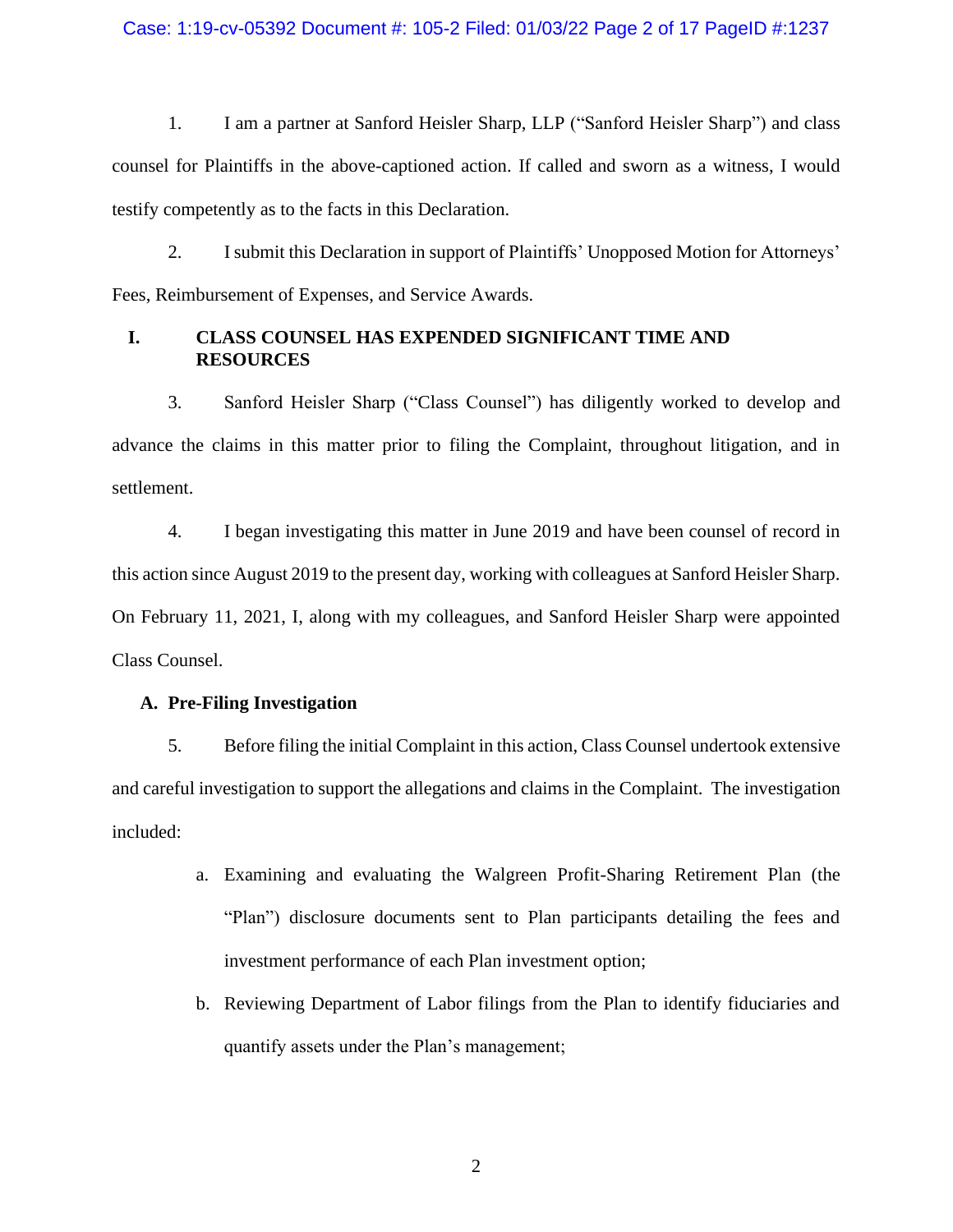- c. Assessing the investment structure and investment objectives of each Plan option based upon filings made with the Securities and Exchange Commission ("SEC");
- d. Reviewing SEC filings entered on Form ADV by Northern Trust and its affiliated investment advisers;
- e. Interviewing over 160 current and former Plan participants to assess their claims and explore the impact of fund underperformance on Plan participants;
- f. Identifying appropriate benchmarks and comparator funds;
- g. Calculating the 10-year performance of each of the Challenged Funds relative to the selected benchmarks and comparator funds using financial data and performance calculations derived from Morningstar, a leading financial services organization in the United States;
- h. Ascertaining potential injury to the Plan; and
- i. Conducting legal research.

### **B. Litigation**

- 6. Plaintiffs have devoted a significant amount of time to the litigation, including:
	- a. Opposing Defendants' motion to dismiss (Doc. 37).
	- b. Filing an Unopposed Motion for Class Certification, Appointment of Class Representatives, and Appointment of Class Counsel (Doc 69).
	- c. Participating extensively in fact discovery, including taking the deposition of Defendants' 30(b)(6) witness; serving 85 Request for Production, including in subpoenas to third parties, and 7 interrogatories; and reviewing thousands of documents, including the Plan Documents, Investment Policy Statements, minutes and reports for the quarterly and special meetings of the Trustees of the Plan from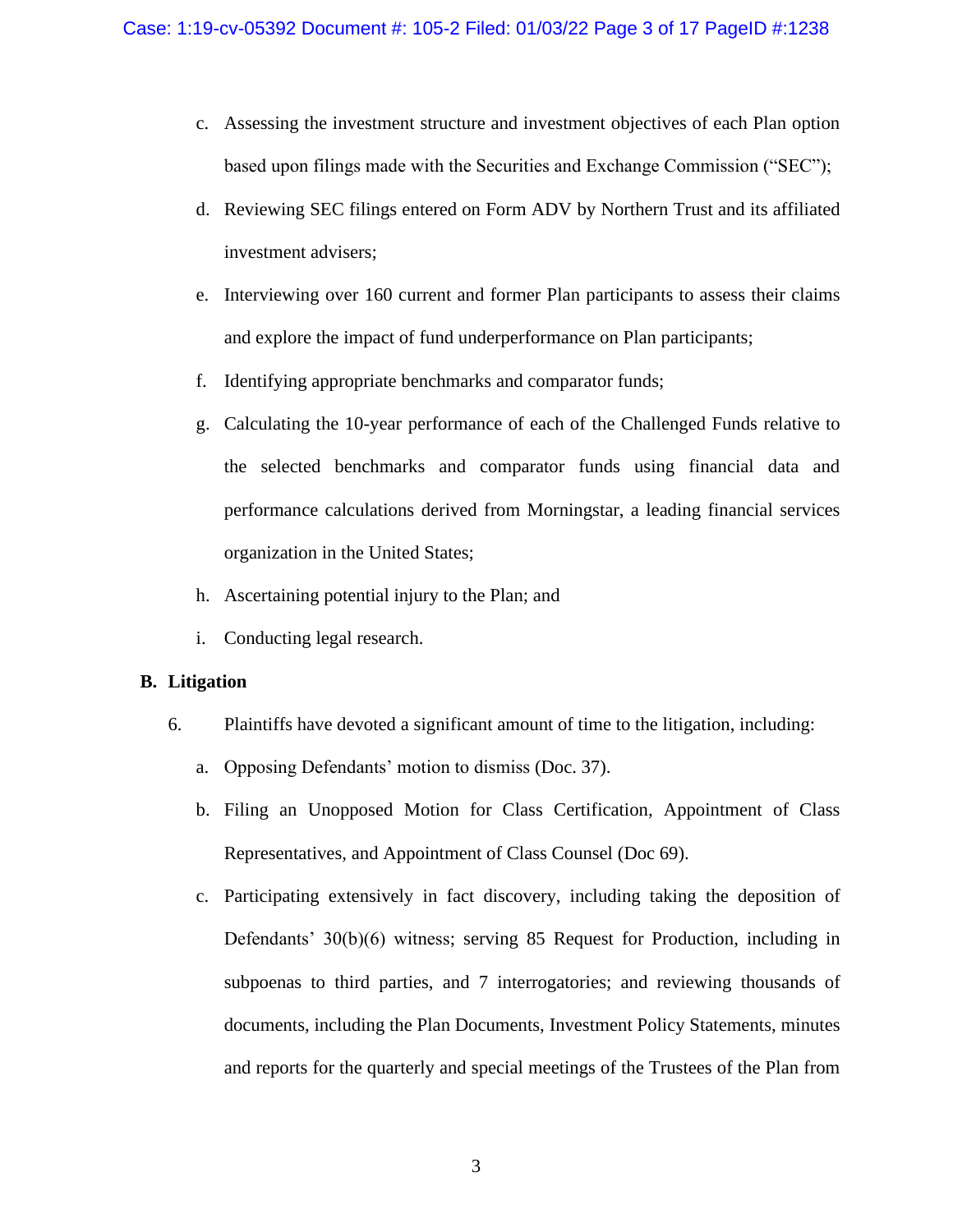2010 until 2020, service agreements with Plan consultants, Summary Plan Descriptions, disclosure documents, and other documents relating to the Challenged Funds.

d. Issuing and serving third-party subpoenas on Ellwood  $\&$  Associates (consultants for the Plan) and Northern Trust Corporation (the investment adviser of the Challenged Funds).

7. Plaintiffs retained a damages expert, Dr. Steve Pomerantz, to conduct a damages analysis of the Plan. Dr. Pomeranz is a known expert in this area and has performed similar damages calculations in a number of ERISA cases, including *Moreno v. Deutsche Bank Americas Holding Corp*., 2016 WL 5957307 (S.D.N.Y. Oct. 13, 2016) and *Urakhchin v. Allianz Asset Mgmt. of Am., L.P.,* 2016 WL 4507117 (C.D. Cal. Aug. 5, 2016). A copy of Dr. Pomeranz's curriculum vitae has previously been filed as Exhibit 7 to Plaintiff's Preliminary Approval Motion, Doc. No. 99-9. Dr. Pomeranz's analysis revealed Plan losses of approximately \$34 million by comparing the performance of Challenged Funds against the average performance of their Morningstar peer universe starting on January 1, 2018 (five years after the Funds were added to the Plan).

### **C. Negotiations and Settlement**

8. On August 3, 2020, Plaintiffs attended mediation before a highly respected Judicial Arbitration and Mediation Services ("JAMS") mediator, Robert A. Meyer, Esq.

9. The Parties did not reach a resolution during mediation. However, after conducting further discovery, the Parties engaged in informal negotiations over the course of several months. On September 30, 2021, the Parties signed a long-form settlement agreement. Under the terms of the settlement, Walgreen agreed to pay \$13,750,000 for settlement of all claims, inclusive of attorneys' fees and costs, and to provide non-monetary relief that includes confirmation of removal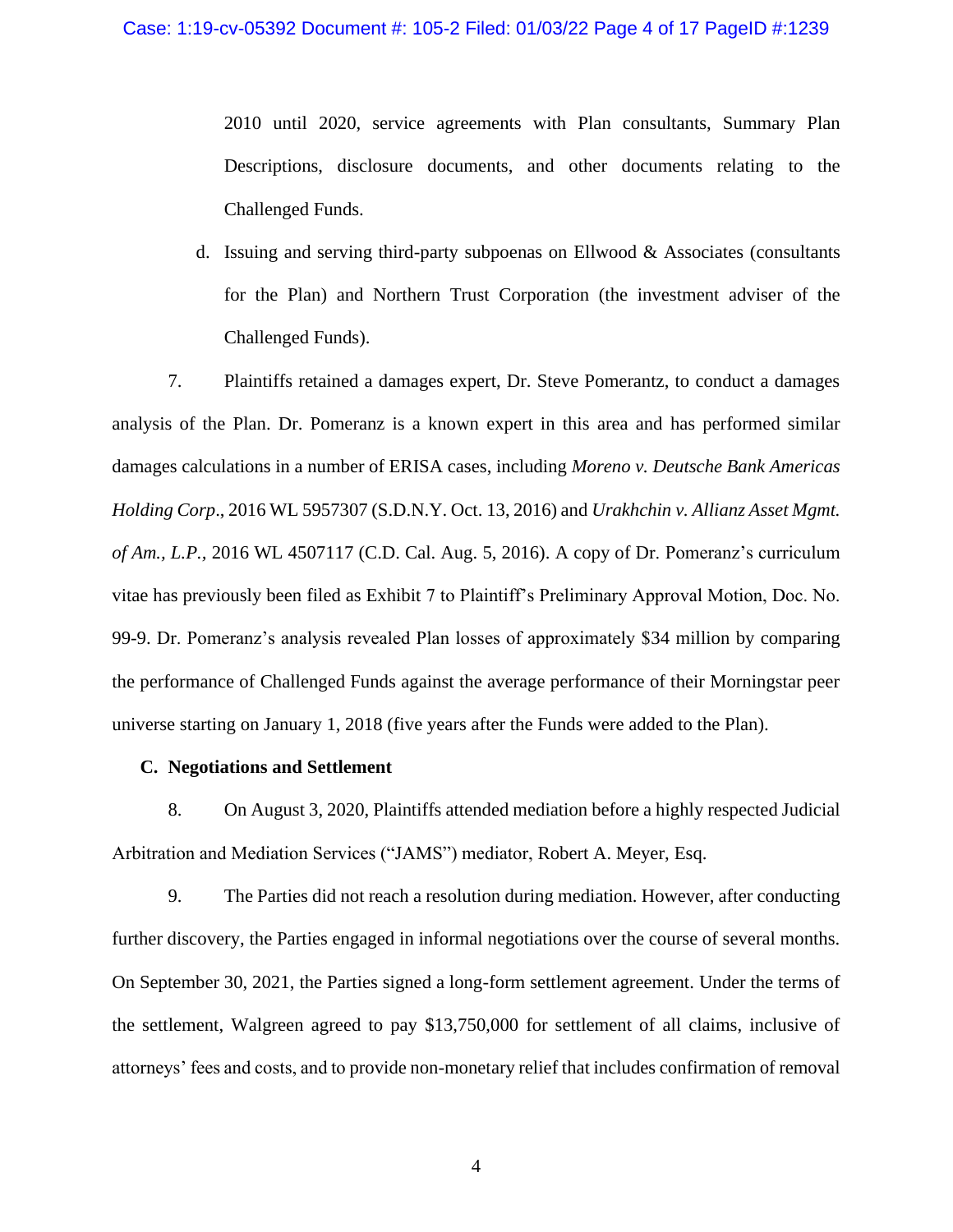#### Case: 1:19-cv-05392 Document #: 105-2 Filed: 01/03/22 Page 5 of 17 PageID #:1240

of the Challenged Funds in connection with a Request for Proposal and, for three years after the Settlement Effective Date, continuing to use an investment advisor to provide ongoing investment monitoring services for the Plan. In considering and reviewing Plan investment options, the Defendants have agreed to consider, among other things, the information provided by the investment advisor.

10. In sum, the settlement was reached after a thorough investigation, litigation, and arm's length negotiation. The settlement terms were fair and reasonable and provide immediate cash benefits to the Class while also providing significant Non-Monetary Relief.

#### **D. Preliminary Approval of the Settlement and Additional Work to be Performed**

11. Plaintiffs' Unopposed Motion for Entry of Preliminary Approval of the Class Action Settlement was filed on October 22, 2021, and the Court granted preliminary approval of the Settlement on November 1, 2021.

12. Pursuant to the Court's Order, the Settlement Website was published on the web by December 1, 2021. The Class Notice, which includes relevant details regarding the Settlement, class membership, and allocation of the settlement fund, was distributed to nearly 195,000 Class Members by December 1, 2021. To date, no Class Member has voiced any objection to the Settlement.

13. Class Counsel have since responded to questions from six Class Members. Class Counsel will continue to respond to questions from Class Members and take other actions necessary to support the Settlement until the conclusion of the Settlement Period.

14. After the date of this Declaration, we expect to perform additional work on behalf of the Settlement Class, including: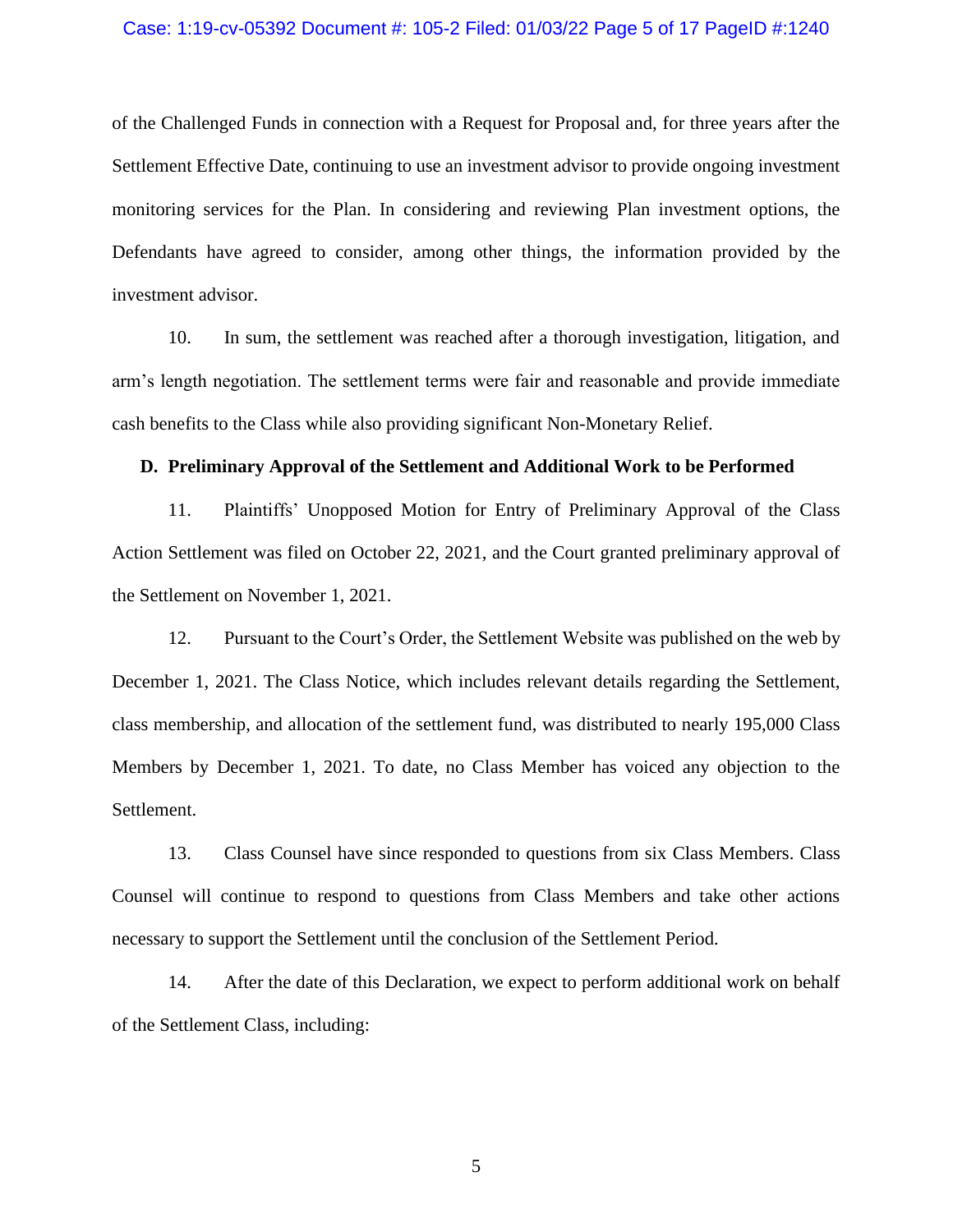- a. Researching, drafting, and filing Plaintiffs' motion for final approval of the Settlement;
- b. Researching, drafting, and filing responses to any objections to the Settlement;
- c. Preparing for and attending the Fairness Hearing;
- d. If final approval is granted, supervising the Settlement Administrator and Escrow Agent to ensure proper and efficient distribution of payments to Class Members in compliance with the Settlement Agreement and the Court's Final Approval Order;
- e. Responding to questions from Class Members; and
- f. Taking other actions necessary to support the Settlement until the conclusion of the Settlement Period.

# **II. PROFESSIONAL BACKGROUND**

15. As co-lead Class Counsel in this matter, I worked with David Tracey and a team of other highly qualified attorneys and legal assistants.

## **A. Charles H. Field**

16. I am licensed to practice law in the State of California. I am admitted to practice in the Southern District of California and have been admitted to practice *pro hac vice* in several federal district courts across the country. A list of jurisdictions and courts in which I have been admitted *pro hac vice* is set forth below:

- Southern District of New York
- District of Massachusetts
- Northern District of Georgia
- Northern District of Iowa
- Northern District of Illinois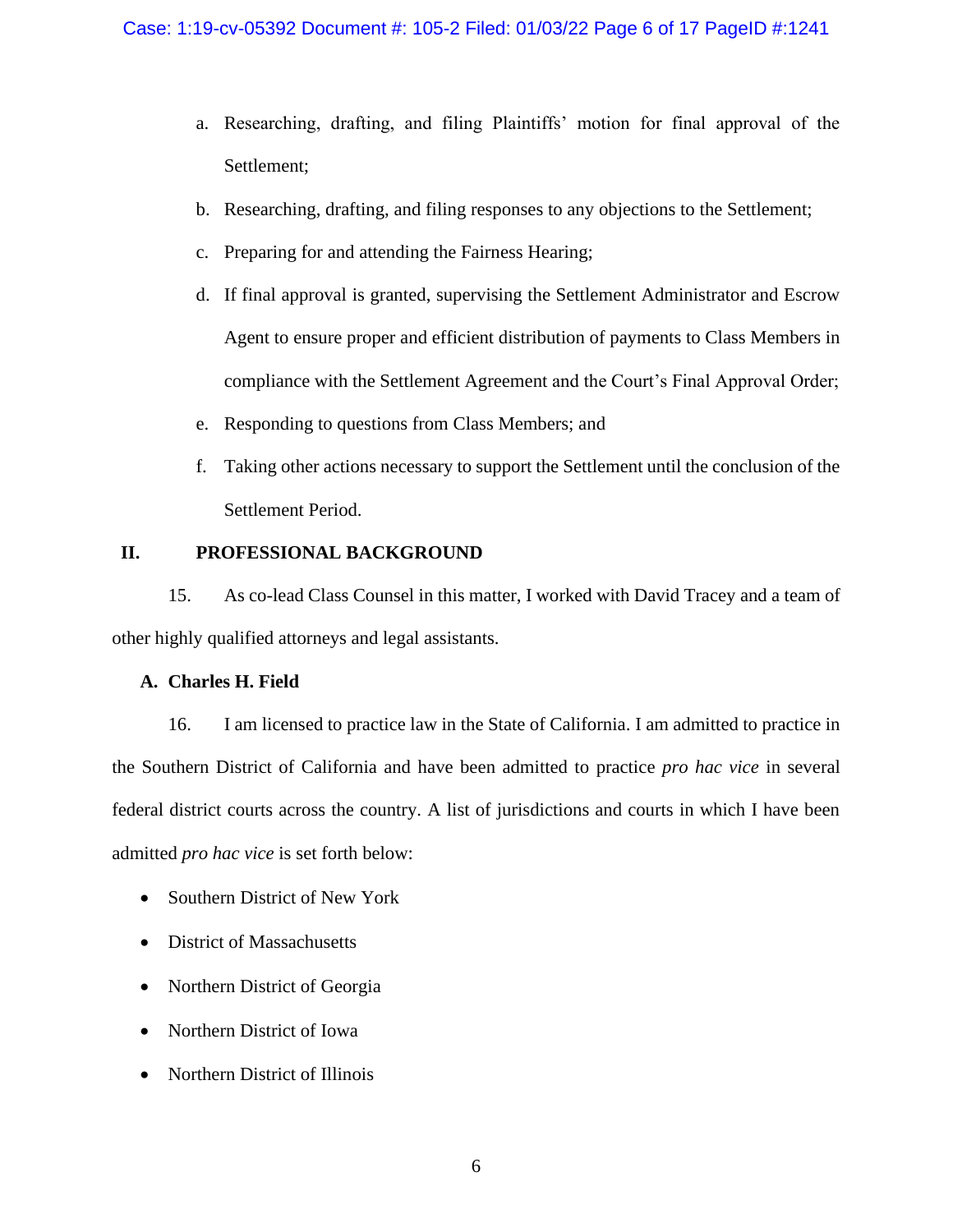### • District of Minnesota

I am in good standing in every jurisdiction in which I have been admitted to practice.

17. I have been actively engaged in the practice of law since 1987 and have substantial experience in dealing with fiduciary duty and investment management issues and complex investment products. Since joining Sanford Heisler Sharp in April 2015, my practice has focused exclusively on financial services litigation.

18. As the co-chair of our firm's Financial Services Group, I have spearheaded a number of cases against financial services companies. In addition to this action, I have been appointed Co-Lead Counsel in the following ERISA class actions: *In Re GE ERISA Litigation*, (Case No. 1:17-cv-12123-IT) (D. Mass.) (pending); *Snyder et al. v. UnitedHealth Group, Inc. et al.*, Case No. 21-cv-01049 (D. Minn.) (pending); and *Karg, et al. v. Transamerica Corporation*, et al., Case No. 1:18-cv-00134-CJW-KEM (N.D. Iowa.) (settled for \$5.4 million). In addition, I am counsel of record in the following ERISA pending class actions involving breach of fiduciary duty claims under ERISA: *Pizzaro et al. v. Home Depot et al.*, Case No. 1:18-cv-01566-WMR (N.D. Ga.); *Cutrone et al. v. The Allstate Corp. et al*., Case No. 1:20-cv-06463 (D. Ill.). Finally, I was counsel of record in *Price, et al. v. Eaton Vance Corp.*, Case No. 18-12098-WGY (D. Mass.), an ERISA class action that settled for \$3.45 million.

19. Prior to joining Sanford Heisler Sharp, I served as the General Counsel, Managing Director, and Chief Legal Officer of an SEC registered investment management firm that furnished investment management services to ERISA retirement plans, cities and towns, endowments, and investment companies. The firm's assets under management are approximately \$50,000,000,000.

20. During my 17-year tenure there, I oversaw the firm's compliance with ERISA, as well as federal and state securities laws, including the federal fiduciary duty standards embodied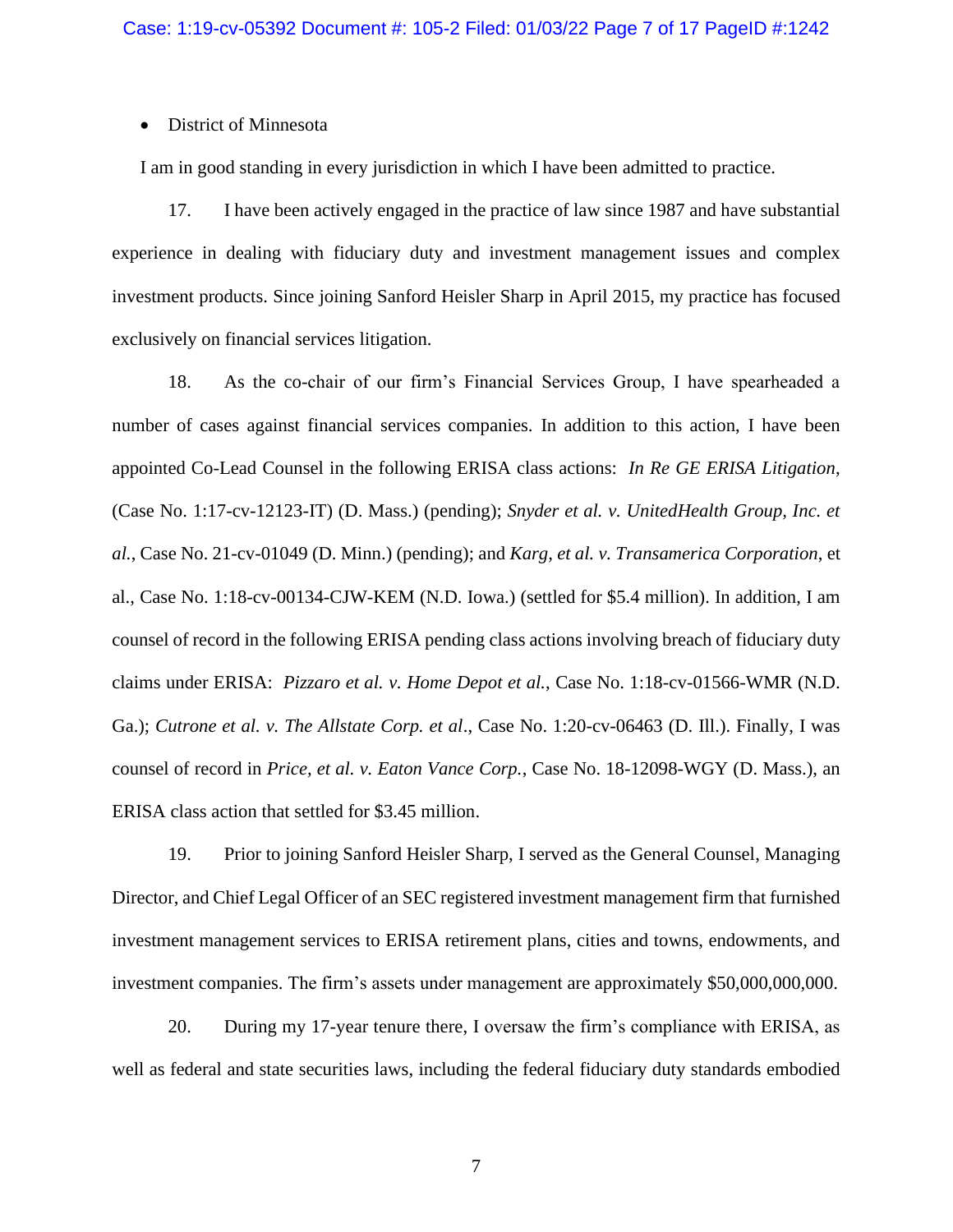### Case: 1:19-cv-05392 Document #: 105-2 Filed: 01/03/22 Page 8 of 17 PageID #:1243

in the Investment Advisers Act of 1940. I served on the firm's various investment and investment performance committees and securities valuation committees. I also served on the Boards of Directors of various investment funds, similar to the types of funds at issue here, that invested billions of dollars in the global securities markets.

21. As an investments industry lawyer, I constructed hundreds of investment funds that are the very type at issue in this case and was responsible for overseeing their compliance with U.S. securities laws and, in some cases, the law of the jurisdiction of organization (e.g. Mauritius, Ireland, Cayman Islands). My responsibilities also included overseeing fund administration and operations, which included monitoring fund performance and the costs and adequacy of third-party service providers.

22. In 2021, I was named a National Law Journal Employment Trailblazer (2021) and to the Lawdragon 500 Leading Plaintiff Employment Lawyer list (2021). I have been interviewed by CNBC's Closing Bell, the Wall Street Journal, Barron's, Law 360, and several trade publications dealing with ERISA and investment issues.

23. I received my law degree from McGeorge Law School in 1986 and my B.A. from Indiana University in 1977.

### **B. David Tracey**

24. David Tracey is Co-Chair of the Public Interest Litigation Practice Group and a Partner at Sanford Heisler Sharp, LLP ("Sanford Heisler Sharp"). He is counsel for the Plaintiffs in the above-captioned action.

25. He received his law degree *magna cum laude* from New York University School of Law in 2013 and his B.A. *magna cum laude* from Yale University in 2008. He served as a clerk for the Honorable Garland E. Burrell Jr., Senior Judge for the United States District Court, Eastern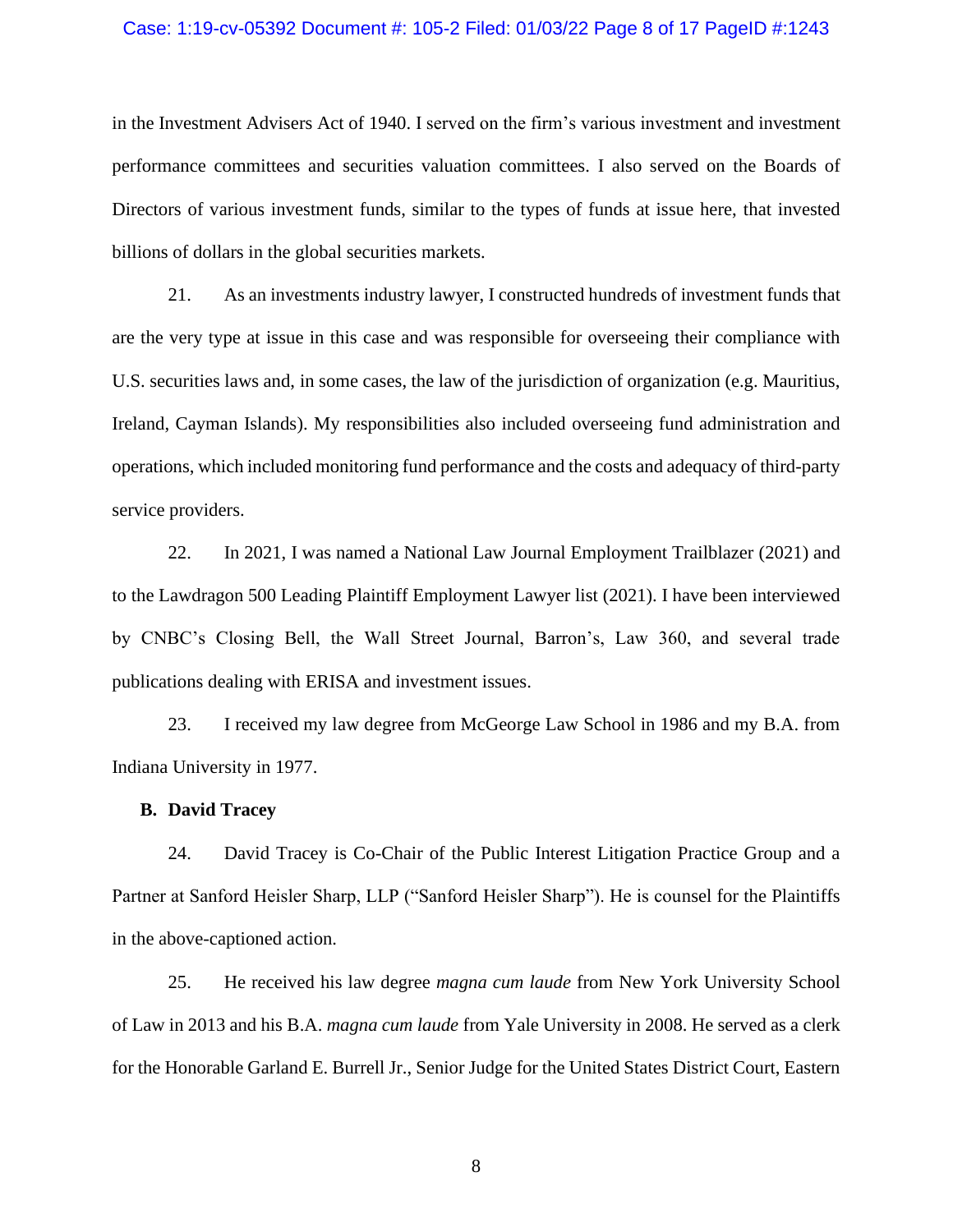### Case: 1:19-cv-05392 Document #: 105-2 Filed: 01/03/22 Page 9 of 17 PageID #:1244

District of California from 2013 to 2014. He is licensed to practice law in New York and New Jersey. He has also been admitted to practice before the United States District Courts for the Southern District of New York, Eastern District of New York, the District of New Jersey, and the United States Court of Appeals for the Second Circuit. He is admitted to this Court *pro hac vice* for this matter.

26. As co-chair of Sanford Heisler Sharp's Public Interest Litigation Practice Group, Mr. Tracey has been significantly involved the firm's ERISA matters. He served as counsel in *Price v. Eaton Vance*, Case No. 18-12098 (D. Mass.), an ERISA action concerning alleged 401(k) mismanagement that reached a class settlement, and was appointed Co-Lead Counsel in *Karg et al. v. Transamerica Corporation et al*, Case No. 1:18-cv-00134-CJW-KEM (N.D. Iowa.), an ERISA class action that settled for \$5.4 million. He also currently serves as counsel in the ERISA class action *Pizzaro et al. v. The Home Depot, Inc. et al.*, 18-cv-01566 (N.D. Ga.). In the instant action, he has been intimately involved in all aspects of the litigation, including drafting the initial complaint, contributing to Plaintiffs' Motion for Class Certification, managing Plaintiffs' discovery efforts, engaging in negotiations with opposing counsel, and overseeing matters relating to settlement administration.

27. In addition to his ERISA practice, Mr. Tracey has been involved in numerous certified and proposed class and collective actions, asserting civil rights claims, worker's rights claims, and consumer protection claims. Among his involvement in employment discrimination actions, he served as counsel in *Barrett, et al., v. Forest Laboratories, Inc.*, et al., 12-cv-05224 (S.D.N.Y.), a nationwide gender discrimination action that resolved on a class basis for \$4 million. He also served as counsel in *Gruber v. Starion Energy, Inc.*, Case No. X03-HHD- CV17-6075408- S (Conn. Sup. Ct.), a consumer fraud action that resolved on a class basis for \$2.58 million.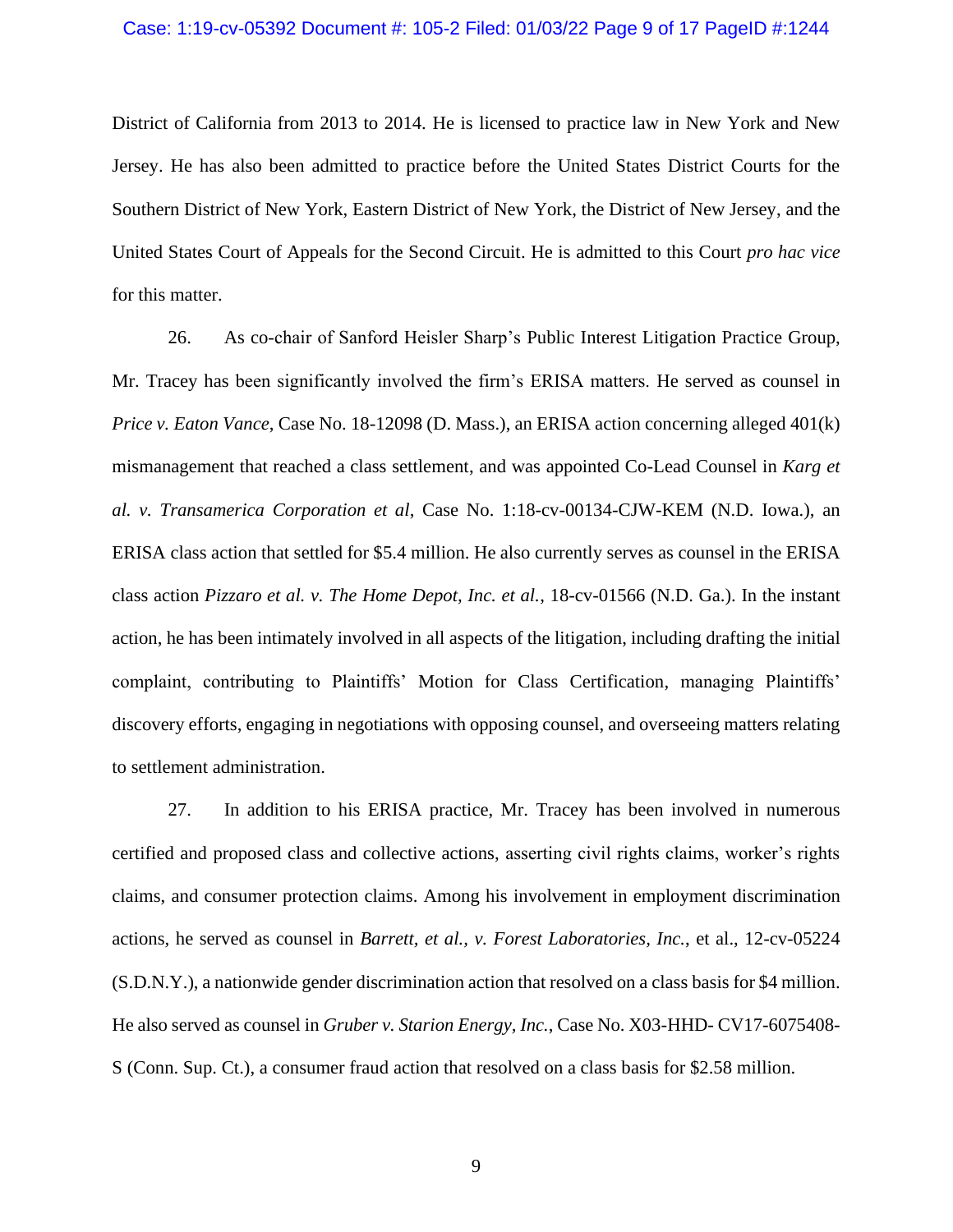### **III. SANFORD HEISLER SHARP, LLP OVERVIEW**

28. Sanford Heisler Sharp has been engaged in the practice of law for over 15 years and is devoted to representing the interests of consumers, investors, and employees. The firm has offices in New York, Washington, D.C, Baltimore, Nashville, San Diego, and San Francisco, and currently employs over 50 attorneys and a sizeable staff of legal assistants and information technology professionals.

29. Sanford Heisler Sharp has extensive class action experience and has been appointed lead counsel or co-counsel in scores of class actions and has recovered hundreds of millions of dollars for its clients, including *Price, et al. v. Eaton Vance Corp.*, Case No. 18-12098-WGY (D. Mass.) (\$3.45 million ERISA class settlement); *Karg, et al. v. Transamerica Corporation*, et al., Case No. 1:18-cv-00134-CJW-KEM (N.D. Iowa.) (certified class; settled for \$5.4 million); *Velez v. Novartis Pharmaceuticals Corp.*, No. 04-cv-9194 (S.D.N.Y) (jury verdict of \$250 million in punitive damages awarded to more than 7,000 female sales representatives and \$3.6 million compensatory damages awarded to 12 class members.); *In re Novartis Wage and Hour Litigation*, No. 06-MD-1794 (S.D.N.Y.) (class action alleging overtime misclassification; settled for \$99 million); *Dickerson et al. v. Novartis Corp. et al.*, No. 15-CV-1980 (S.D.N.Y.) (\$8 million class settlement in gender discrimination class case); *Wellens et al. v. Daiichi Sankyo, Inc.*, No. C 13- 00581 (N.D. Cal.) (\$8.2 million class settlement in gender discrimination case); *Rapuano v. Trustees of Dartmouth College*, No. 1:18-cv-01070-LM (D.N.H.) (Title IX action resulting in \$14,000,000 class settlement); *Pan v. Qualcomm Incorporated et al.*, 3:16-cv-01885-JLS-DHB (S.D. Cal.) (\$19.5 million gender discrimination class settlement); *Barrett et al. v. Forest Laboratories*, Inc. et al., No. 1:12-cv-05224-RA (S.D.N.Y.) (\$4 million class settlement in gender discrimination class action for pay, promotion, and pregnancy discrimination claims); and *Smith*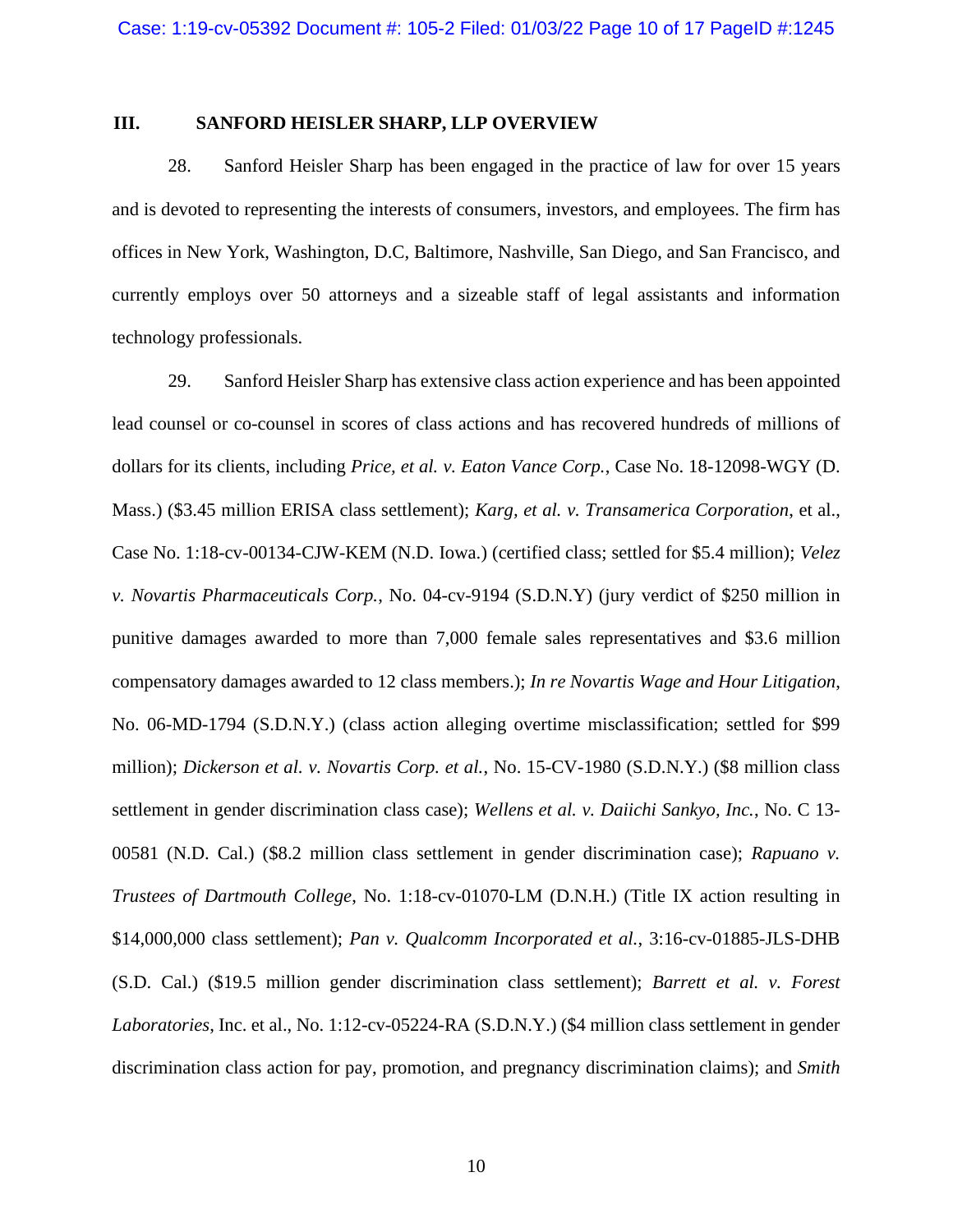*et al. v. Merck & Co., Inc.*, No. 3:13-cv-02970 (D.N.J.) (\$6.2 million class settlement involving pay, promotion, and pregnancy discrimination claims).

30. Among the many accolades the Firm has received, Sanford Heisler Sharp has been recognized as an "AV" rated firm, the "Employment Group of the Year" by Law360 (2016, 2018, and 2019), the "Best Law Firm National Tier 1 Employment Firm" by U.S. News & World Report (2016 to 2021), "Elite Trial Lawyers" by the National Law Journal (2014, 2015, 2019, and 2021), and "Labor & Employment Employee-Side Firm of the Year" by Benchmark Litigation (2020 and 2021).

31. In addition, Sanford Heisler Sharp has received praise from numerous courts for its work. Sanford Heisler Sharp has been repeatedly recognized for its superb representation of its clients and high standing at the bar. For example, at the final fairness hearing in *Price v. Eaton Vance*, the court remarked "this is lawyers operating as lawyers should, representing their client, putting their client's interest first, and having due regard for the uncertainties of litigation."

32. In *Velez et al. v. Novartis Pharmaceuticals Corp.*, the court observed that the firm had achieved an "extraordinary" result: "This was a well-prepared case. It was a brilliantly tried case by plaintiff's counsel . . . and it yielded a one-of-a-kind result, and that has led to a one-of-akind settlement."

33. In *Jane Doe 2 v. The Georgetown Synagogue et al.*, Civil Action No. 2014 CAB 8073 (D.C. Super. Ct. 2018), the court concluded the case by praising the work of counsel on the case, stating, "I commend you highly for the work that you've done, the skill that you've demonstrated, and for the significant outcome that has occurred as a result of those efforts."

34. In addition, at the final fairness hearing in *Hernandez et al. v. C&S Wholesale Grocers, Inc.*, No. 7:06-CV-02675 (S.D.N.Y. 2008), the court described the firm as "exceptionally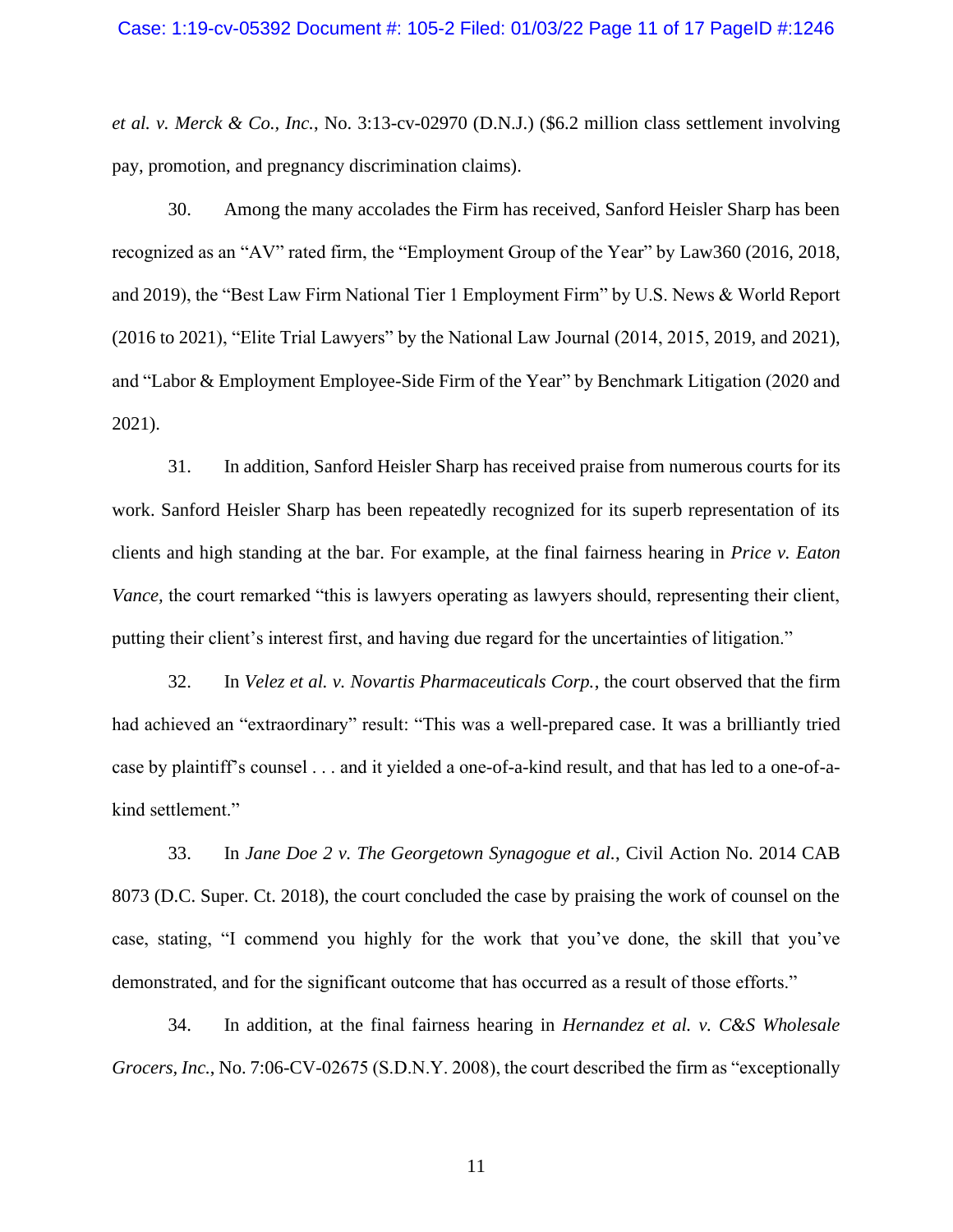### Case: 1:19-cv-05392 Document #: 105-2 Filed: 01/03/22 Page 12 of 17 PageID #:1247

able and experienced," praised "the work that counsel have put in, not just in terms of the quantity, but what it was that counsel did, with obviously the tremendous amount of work," and acknowledged that counsel achieved a highly favorable result in a very complex dispute.

### **IV. CLASS COUNSEL'S TIME AND EXPENSES**

35. Sanford Heisler Sharp has dedicated a significant amount of time and labor to this case throughout pre-filing investigation, litigation, and settlement as detailed above. As a result of our firm's experience handling similar cases, we were able to efficiently and effectively litigate this action and achieve a substantial recovery for the Settlement Class. As of the date of the fee Application, no Class Member has objected to the proposed fee amount disclosed in the Notice.

36. As a practical matter, litigants such as the named Class Representatives could not afford to pursue litigation against well-funded fiduciaries sponsored by a large employer such as Walgreen in federal court on any basis other than a contingent fee. I know of no law firm in the United States which would handle such an ERISA class action like this one other than with an expectation of receiving a fee based a percentage of the common fund created. These kinds of cases involve tremendous risk and are extremely hard fought and well-defended.

37. All of the services performed by our firm were undertaken on a contingent fee basis, and we have not been compensated for any of this work to date. While our firm does not bill the Plaintiffs on an hourly basis, Sanford Heisler Sharp's rates are reasonable and have been approved by many courts. *See, e.g.*, *Wellens et al. v. Daiichi Sankyo, Inc.*, Case No. 13-cv-00581, Doc. 191, ¶20 (N.D. Cal. Feb. 10, 2016) (approving Sanford Heisler Sharp's standard hourly rates of \$850– \$1,050 for partners, \$700 for senior litigation counsel, and \$425–\$750 for associates, as "in line with attorneys of comparable skill, experience, and reputation"); *Ha v. Google Inc.*, No. 116- 290847, 2018 WL 1052448, at \*2 (Cal. Super. Feb. 8, 2018) (approving award of attorneys' fees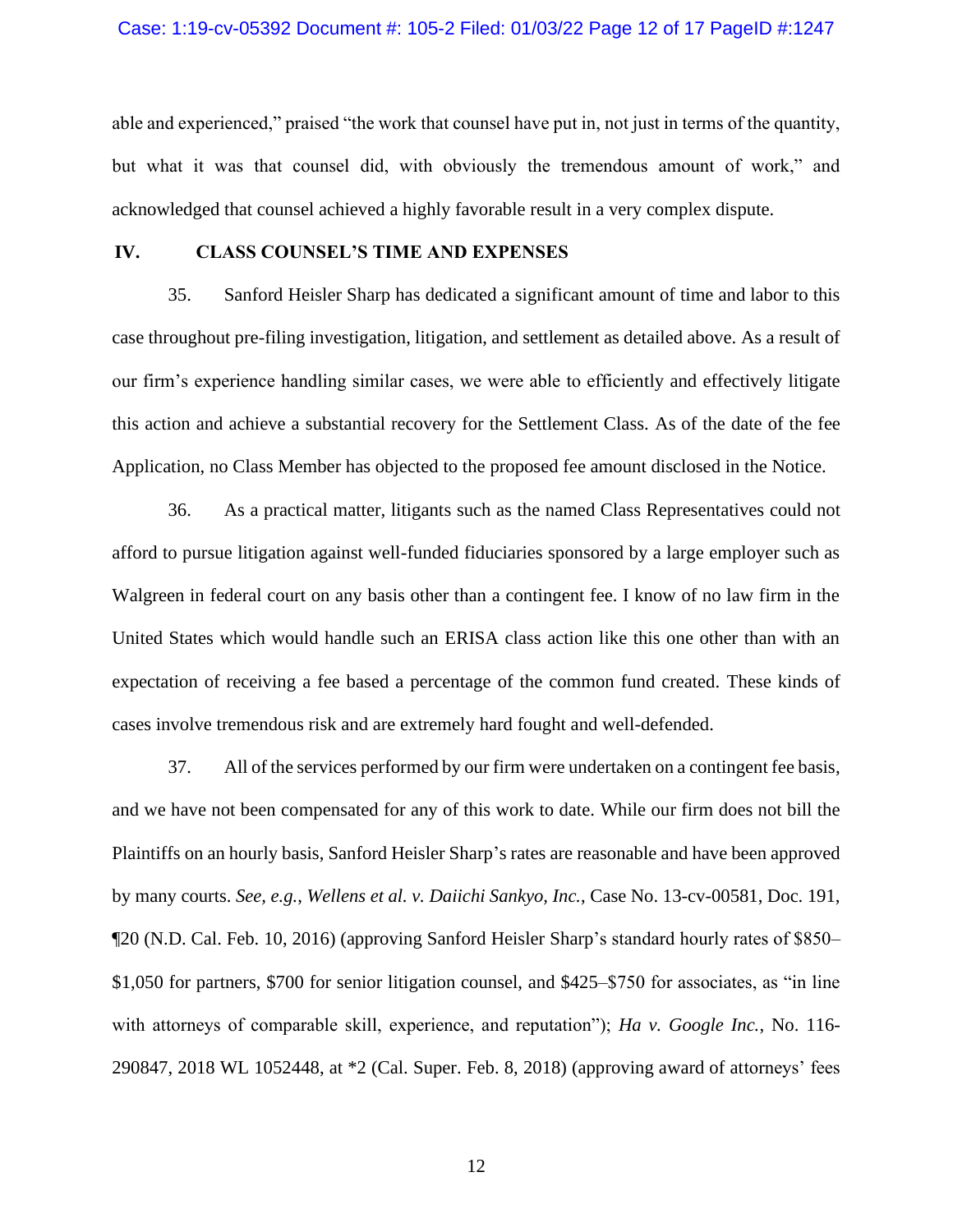to Sanford Heisler Sharp and calculating lodestar modifier based on billing rates of \$850 for partners, \$750 for senior litigation counsel, up to \$500 for associates, and \$295 for senior legal assistants); *Barrett v. Forest Labs., Inc.*, No. 1:12-cv-05224, Doc. No. 292 (S.D.N.Y. Apr. 26, 2018) (approving requested fee award to Sanford Heisler Sharp); *id.* at Doc. No. 282 (declaration setting forth Sanford Heisler Sharp's standard hourly rates used in lodestar cross-check calculation, including rates of up to \$1,000 for partners, up to \$850 for senior litigation counsel, up to \$550 for associates, and \$295 for senior legal assistants); *Smith et al. v. Merck & Co., Inc. et al.*, Case No. 3:13-cv-02970, Doc. 450 (approving fee award); *id.* at Doc. 437, ¶¶ 7-9 (identifying fee rates of up to \$950 for partners, \$750 for senior litigation counsel, \$450 for associates, and \$295 for senior legal assistants); *Price, et al. v. Eaton Vance Corp.*, Case No. 18-12098-WGY, Doc. 63 (D. Mass.) (approving fee award in ERISA class settlement); *id.* at 50 (identifying fee rates of \$950 to \$1,200 per hour for Partners, \$750 per hour for Senior Litigation Counsel, \$500 per hour for associates, and \$295 per hour for legal assistants); *Karg, et al. v. Transamerica Corporation, et al.*, Case No. 1:18-cv-00134-CJW-KEM, Doc. 99 & 92-2 (approving fee award in ERISA class action and setting forth substantially similar fee rates).

38. Moreover, Sanford Heisler Sharp's rates are reasonable based on the national market for complex ERISA fiduciary breach cases. *See, e.g.*, *Marshall v. Northrop Grumman Corp.*, 16-CV-6794 AB (JCX), 2020 WL 5668935, at \*7 (C.D. Cal. Sept. 18, 2020), appeal dismissed, 20-56096, 2021 WL 1546069 (9th Cir. Feb. 16, 2021) (holding, based on a review of market rates, that reasonable rates in a complex ERISA class action include: "for attorneys with at least 25 years of experience, \$1,060 per hour; for attorneys with 15–24 years of experience, \$900 per hour; for attorneys with 5–14 years of experience, \$650 per hour; for attorneys with 2–4 years of experience, \$490 per hour; and for paralegals and law clerks, \$330 per hour").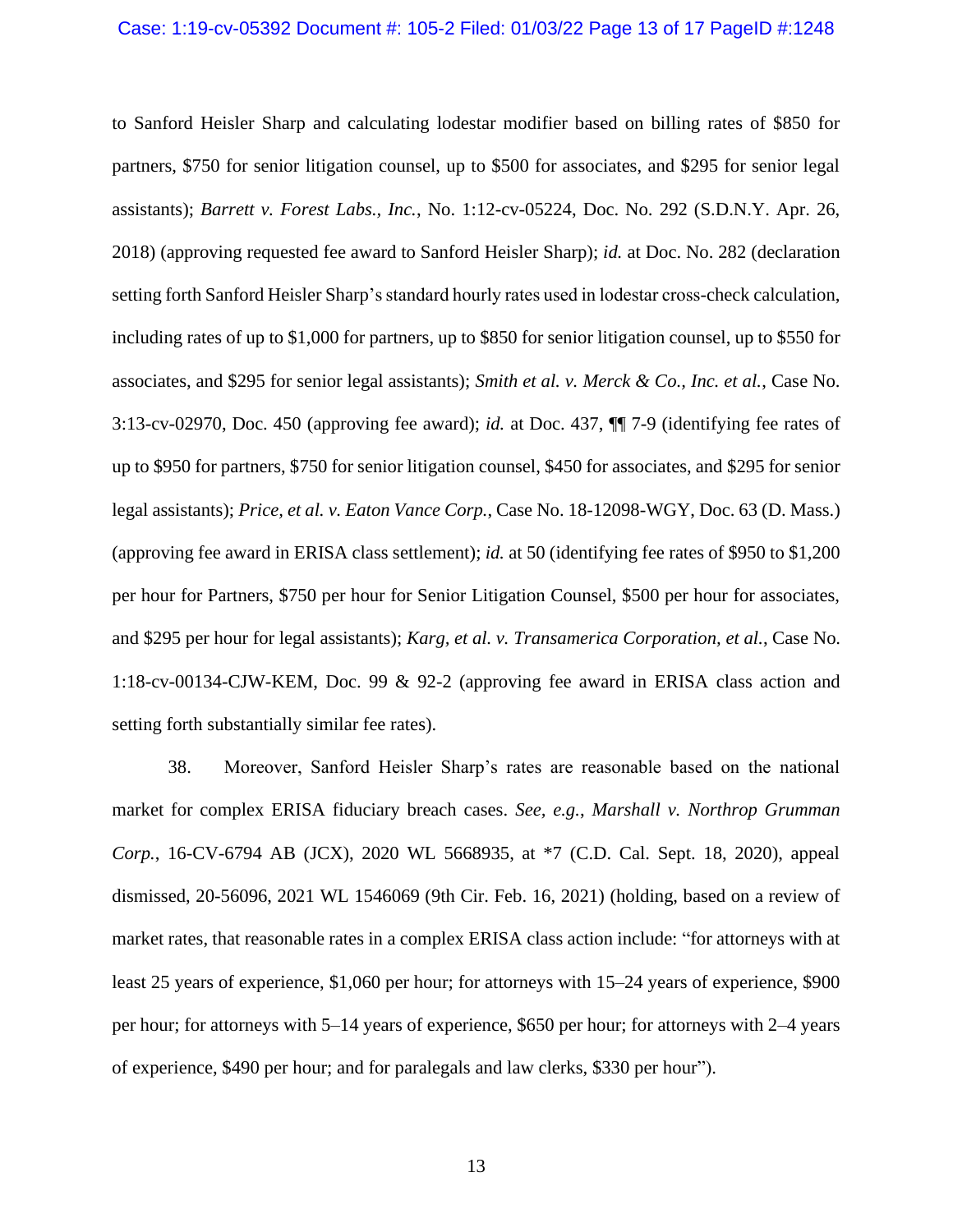39. The work performed thus far required the efforts of numerous attorneys and professional staff at Sanford Heisler Sharp. As of December 15, 2021, our firm had expended over 3,559 hours pursuing this matter on behalf of the Settlement Class, excluding time spent in connection with the present motion.

40. Below is a table summarizing the reported time spent by attorneys and professional staff at our firm related to this action, according to their title.<sup>1</sup>

| <b>Title</b>                       | <b>Billable</b><br>Rate | <b>Total</b><br><b>Hours</b> |
|------------------------------------|-------------------------|------------------------------|
| Partner                            | \$900-1000              | 1,638.30                     |
| <b>Senior Litigation Counsel</b>   | \$550-750               | 5.1                          |
| Of Counsel                         | \$825                   | 4.70                         |
| Associate and Litigation<br>Fellow | \$400-525               | 452.1                        |
| <b>Staff Attorney</b>              | \$625                   | 203.5                        |
| Legal Assistant                    | \$275-295               | 1,258.32                     |
| Director of Operations             | \$295                   | 1                            |
| <b>TOTAL</b>                       |                         | 3,563.02                     |

41. Based upon the amount of time reported to date, and the hourly rates for the timekeepers involved, Sanford Heisler Sharp's total lodestar to date is approximately \$2,245,852.40.

42. The requested fee award of \$4,583,333.33, or 33 1/3% of \$13,750,000, the value of the Monetary and Non-Monetary Relief, is approximately two times the total lodestar of our firm's efforts to date. I believe this fee award is reasonable in light of the risks assumed by Class Counsel in this case.

<sup>1</sup> Plaintiffs use current rates for the lodestar. *E.g. Smith v. Vill. of Maywood*, 17 F.3d 219, 221 (7th Cir. 1994).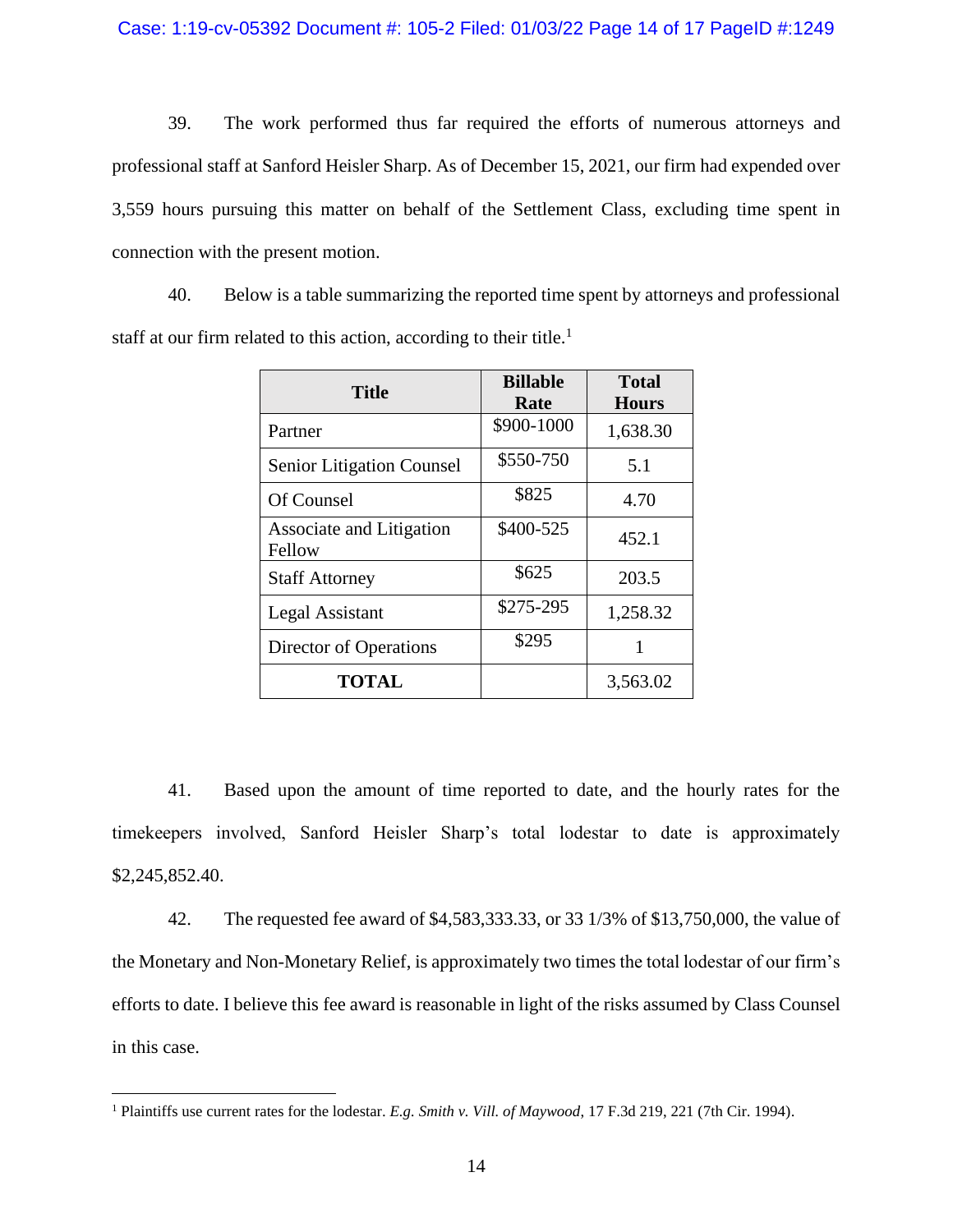43. In addition to the time that has been expended to date, our firm will contribute additional time and resources relating to Plaintiffs' forthcoming motion for final approval, the Fairness Hearing, and subsequent Settlement administration and oversight. I estimate that Sanford Heisler Sharp will expend over 300 hours of professional time after the date of this Declaration, which will result in a higher final lodestar figure.

## **V. Sanford Heisler Sharp's Costs and Expenses**

44. In connection with the action, Sanford Heisler Sharp also advanced a significant amount of costs and expenses.

45. Because our firm handled this action on a contingent basis, we have not yet received reimbursement for any of these costs and expenses.

46. As of the date of this Declaration, Sanford Heisler Sharp has incurred \$47,557.49 in costs and expenses in connection with this action. These costs and expenses are broken down below.

| Category                                        | <b>Costs Incurred to Date</b> |
|-------------------------------------------------|-------------------------------|
| <b>Experts and Consultants</b>                  | \$29,950.74                   |
| Data Development and Document Organization      | \$7,530.78                    |
| Depositions                                     | \$1,710                       |
| <b>Mediation and Settlement Costs</b>           | \$7,400                       |
| Copies, Postage, and other Administrative Costs | \$105.97                      |
| Filing, Transcripts, Subpoena Services and      | \$860                         |
| <b>Related Costs</b>                            |                               |
| <b>TOTAL</b>                                    | \$47,557.49                   |

47. Based on my experience prosecuting this action and overseeing the conduct of the litigation, all of these expenses were reasonable and necessarily incurred in connection with the action.

48. These costs and expenses are included in the \$4,583,333.33 (or 33 1/3% of \$13,750,000 gross settlement) fee award Plaintiffs are requesting.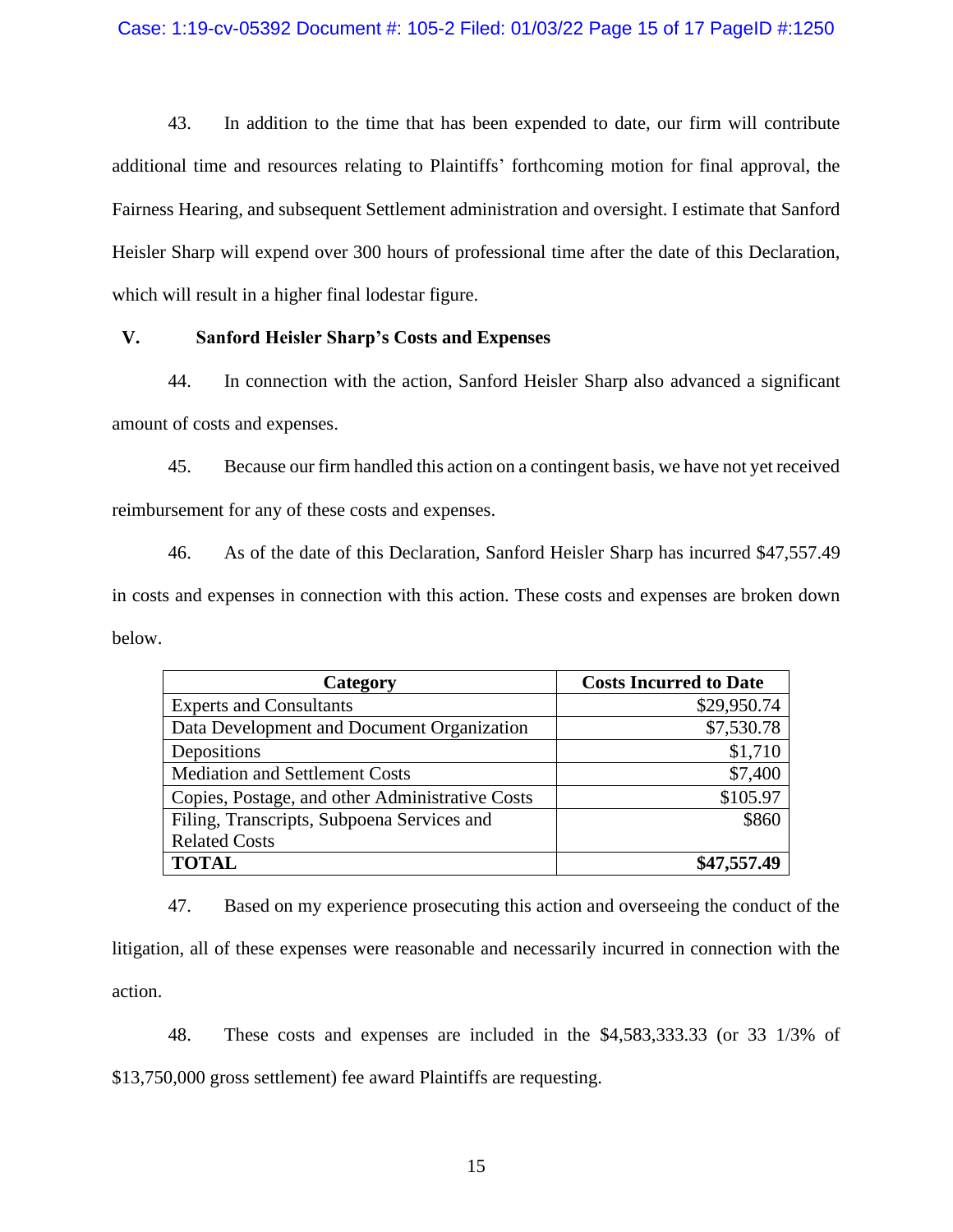## **VI. CLASS REPRESENTATIVES**

49. The fourteen Class Representatives in this matter assumed substantial risk in initiating this action, including the risk of alienating Walgreens, former colleagues, and future employers unlikely to embrace an employee who sues their employer. They have since remained in close contact with Class Counsel to actively participate in the litigation.

50. Throughout the investigation, litigation, and settlement negotiations, the Class Representatives have:

- a. Participated in numerous phone calls with Class Counsel to assist in pre-suit investigation, discuss factual information, and provide input into settlement negotiations;
- b. Furnished documents including emails, employment documents, banking and investment statements, and 401(k) account statements to Class Counsel to assist in Counsel's pre-suit investigation and drafting of the Complaint;
- c. Reviewed pleadings for factual accuracy;
- d. Furnished documents including emails, employment records, 401(k) documents, and account statements to Defendants in response to document requests;
- e. Provided written interrogatory responses;
- f. Provided declarations in support of Plaintiffs' Unopposed Motion for Class Certification, Appointment of Class Representatives, and Appointment of Class Counsel (Doc.  $69-5 - 69-18$ );
- g. Actively participated in settlement discussions;
- h. Provided declarations in support of Plaintiffs' Unopposed Motion for Entry of Preliminary Approval of the Class Action Settlement (Doc. 99-11 – 99-24); and